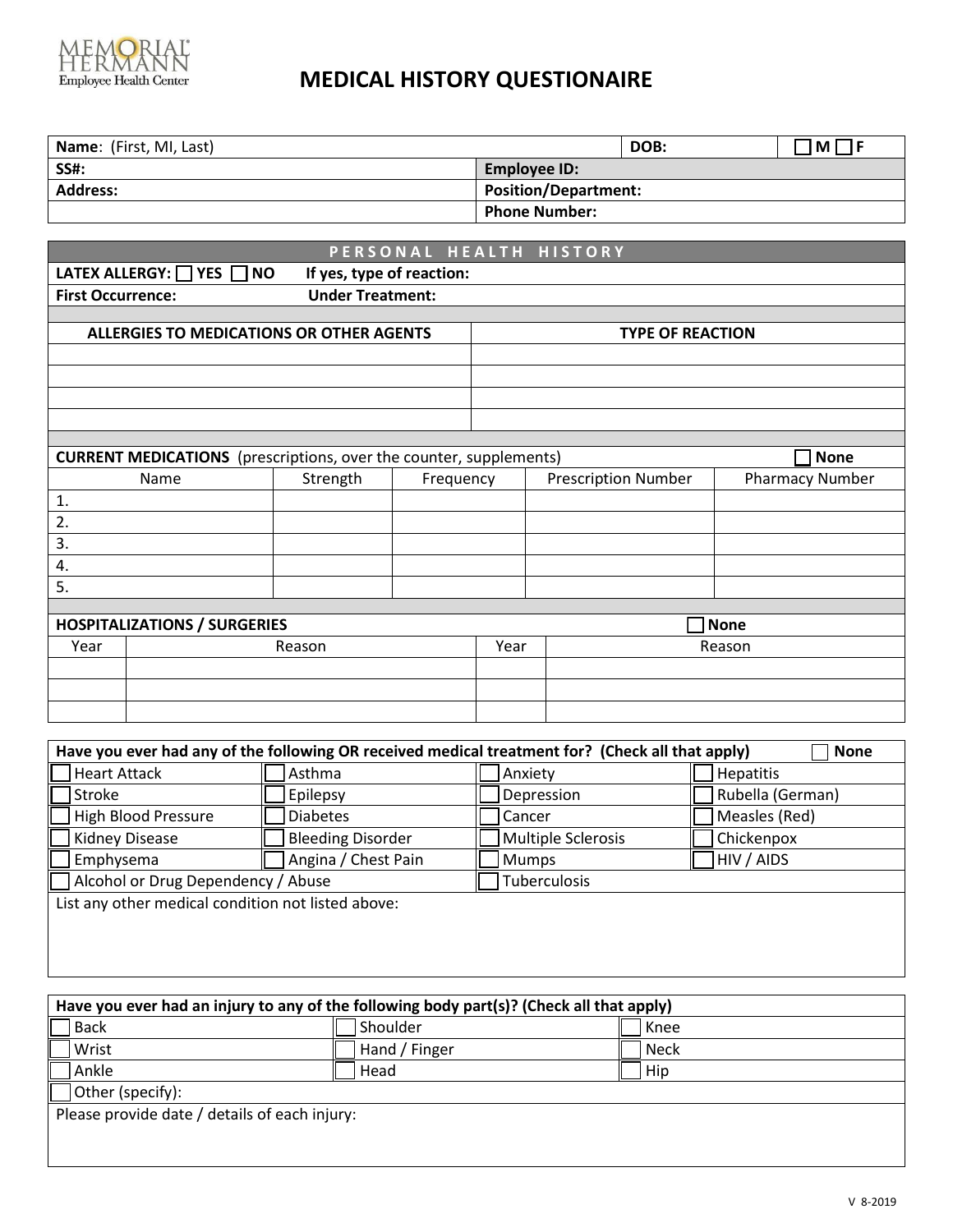

### **MEDICAL HISTORY QUESTIONAIRE**

| <b>TOBACCO HISTORY</b>             |                                       |  |  |
|------------------------------------|---------------------------------------|--|--|
| Do you currently smoke?            | No.<br>Yes l                          |  |  |
|                                    | If yes, how many packs per day?       |  |  |
|                                    | How many years have you been smoking? |  |  |
| Have you every smoked in the past? | l No<br>Yes l                         |  |  |
|                                    | If yes, how many packs per day?       |  |  |
|                                    | When did you quit?                    |  |  |
| Do you use other forms of tobacco: |                                       |  |  |
| Vaping?                            | No<br>Yes                             |  |  |
|                                    | If yes, how many times per day?       |  |  |
| Pipes?                             | No.<br>Yes                            |  |  |
|                                    | If yes, how many times per day?       |  |  |
| Cigars?                            | lNo<br>Yes l                          |  |  |
|                                    | If yes, how many times per day?       |  |  |
| Chewing tobacco?                   | No<br>Yes l                           |  |  |
|                                    | If yes, how many times per day?       |  |  |

#### **IMMUNIZATION HISTORY**

Your immunization history is an important part of your total health and is important to protect the patients we serve. You are required to submit a full copy of your immunization records to the following:

- 1) Bring your copy to your visit with Employee Health,
- 2) Email copy t[o iwork@memorialhermann.org](mailto:iwork@memorialhermann.org) or
- 3) Fax to 713-704-3689

If you do not have a copy of your immunization records, please indicate so here:  $\square$ 

| <b>Required Immunizations For Health Care Personnel</b> |                                                                                                     |                    |                                                             |  |
|---------------------------------------------------------|-----------------------------------------------------------------------------------------------------|--------------------|-------------------------------------------------------------|--|
| <b>Hepatitis B</b>                                      |                                                                                                     | Varicella          | Tetanus / Diptheria / Pertussis                             |  |
| MMR (Measles, Mumps, Rubella)                           |                                                                                                     | Meningitis         | Influenza                                                   |  |
|                                                         | Are you aware if you have had a non-response to a vaccine?<br>Yes   INo                             |                    |                                                             |  |
| If yes, please provide which vaccine:                   |                                                                                                     |                    |                                                             |  |
|                                                         | Are you currently registered with the state of Texas immunization database (ImmTrac)?<br>No<br>Yes. |                    |                                                             |  |
| <b>ALLERGIES</b>                                        |                                                                                                     |                    |                                                             |  |
| Eggs                                                    | 2-Phenoxyethanal                                                                                    | Aluminum Hydroxide | Amphotericin-B                                              |  |
| Yeast                                                   | Mercury / Thimerosal                                                                                | Penicillin         | Polymyxin                                                   |  |
| Gelatin                                                 | Neomycin or Streptomycin                                                                            | Sulfa              | None                                                        |  |
| Bee stings or history of Hives or Urticarial            |                                                                                                     |                    | Beef protein, soy, lactose, phenol, casein, or formaldehyde |  |
| Other allergies not listed above:                       |                                                                                                     |                    |                                                             |  |
|                                                         |                                                                                                     |                    |                                                             |  |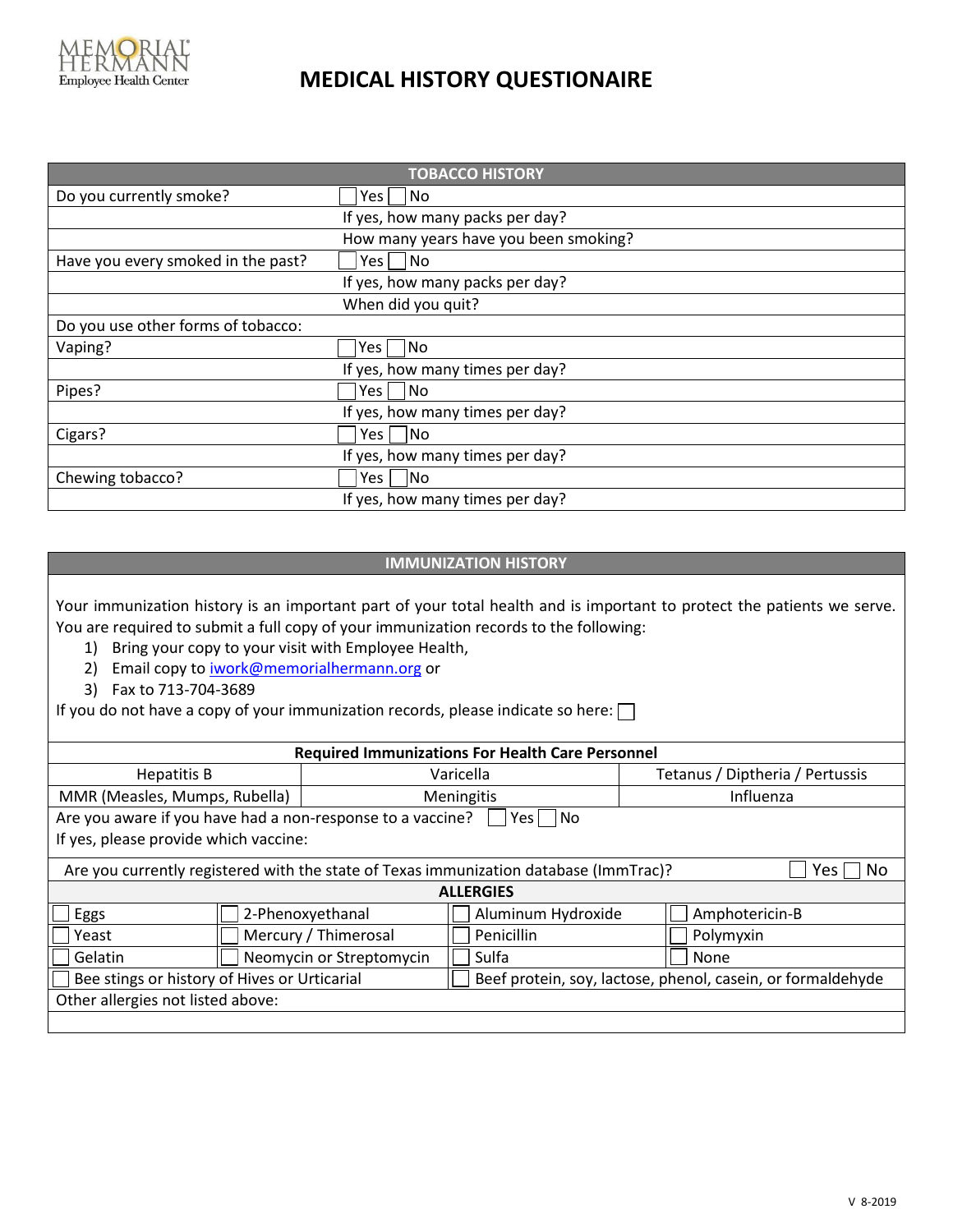

## **MEDICAL HISTORY QUESTIONAIRE**

| Have you ever fainted from having injection or blood drawn?                                 | No<br>Yes l        |
|---------------------------------------------------------------------------------------------|--------------------|
| ever had a fever after receiving a vaccination?                                             | No<br>Yes.         |
| ever had any other bad reaction or side effect from a vaccination?                          | No.<br>Yes l       |
| If yes, which vaccination?                                                                  |                    |
| Do you have an immune disorder, such as AIDS, Leukemia, or Cancer?                          | No.<br>Yesl        |
| have close contact with anyone having an immune disorder? (Leukemia, Cancer, HIV)           | <b>No</b><br>Yes l |
| have a family history of immunodeficiency?                                                  | No<br>Yes l        |
| Have you received a blood transfusion/blood products/immune globulin in the past 12 months? | No<br>Yes l        |
| Are you pregnant or planning pregnancy within 3 months?                                     | No<br>Yes.         |

|                                                       | <b>TUBERCULOSIS</b>     |
|-------------------------------------------------------|-------------------------|
| Have you ever had a positive test? [<br> Yes <br>No l | If yes, when:           |
| Did you receive treatment?<br>Yes<br><b>No</b>        | What kind of treatment? |
| Date of most recent chest X-ray:                      | Chest X-ray result:     |
| Have you had BCG?<br>lYes.<br> No                     | If yes, provide date:   |

I certify that the statements on this form are true and complete to the best of my knowledge. I understand that any misstatement or omission on this medical history questionnaire is cause for termination of my employment. Should I be referred to a Physician for further consultation I understand my employment offer will be suspended pending final results and expenses are my responsibility.

Signature

PLEASE DO NOT WRITE BELOW THIS LINE.

\_\_\_\_\_\_\_\_\_\_\_\_\_\_\_\_\_\_\_\_\_\_\_\_\_\_\_\_\_\_\_\_\_\_\_\_\_\_\_\_\_\_\_\_\_\_\_\_\_\_\_\_\_\_\_\_\_\_\_\_\_\_\_\_\_\_\_\_\_\_\_\_\_\_\_\_\_\_\_\_\_\_\_\_\_\_\_\_\_\_\_\_\_\_\_\_\_

\_\_\_\_\_\_\_\_\_\_\_\_\_\_\_\_\_\_\_\_\_\_\_\_\_\_\_\_\_\_\_\_\_\_\_\_\_\_\_\_\_\_\_\_\_\_\_\_\_\_\_\_\_\_\_\_\_\_\_\_\_\_\_\_\_\_\_\_\_\_\_\_\_\_\_\_\_\_\_\_\_\_\_\_\_\_\_\_\_\_\_\_\_\_\_\_\_ \_\_\_\_\_\_\_\_\_\_\_\_\_\_\_\_\_\_\_\_\_\_\_\_\_\_\_\_\_\_\_\_\_\_\_\_\_\_\_\_\_\_\_\_\_\_\_\_\_\_\_\_\_\_\_\_\_\_\_\_\_\_\_\_\_\_\_\_\_\_\_\_\_\_\_\_\_\_\_\_\_\_\_\_\_\_\_\_\_\_\_\_\_\_\_\_\_ \_\_\_\_\_\_\_\_\_\_\_\_\_\_\_\_\_\_\_\_\_\_\_\_\_\_\_\_\_\_\_\_\_\_\_\_\_\_\_\_\_\_\_\_\_\_\_\_\_\_\_\_\_\_\_\_\_\_\_\_\_\_\_\_\_\_\_\_\_\_\_\_\_\_\_\_\_\_\_\_\_\_\_\_\_\_\_\_\_\_\_\_\_\_\_\_\_ \_\_\_\_\_\_\_\_\_\_\_\_\_\_\_\_\_\_\_\_\_\_\_\_\_\_\_\_\_\_\_\_\_\_\_\_\_\_\_\_\_\_\_\_\_\_\_\_\_\_\_\_\_\_\_\_\_\_\_\_\_\_\_\_\_\_\_\_\_\_\_\_\_\_\_\_\_\_\_\_\_\_\_\_\_\_\_\_\_\_\_\_\_\_\_\_\_ \_\_\_\_\_\_\_\_\_\_\_\_\_\_\_\_\_\_\_\_\_\_\_\_\_\_\_\_\_\_\_\_\_\_\_\_\_\_\_\_\_\_\_\_\_\_\_\_\_\_\_\_\_\_\_\_\_\_\_\_\_\_\_\_\_\_\_\_\_\_\_\_\_\_\_\_\_\_\_\_\_\_\_\_\_\_\_\_\_\_\_\_\_\_\_\_\_ \_\_\_\_\_\_\_\_\_\_\_\_\_\_\_\_\_\_\_\_\_\_\_\_\_\_\_\_\_\_\_\_\_\_\_\_\_\_\_\_\_\_\_\_\_\_\_\_\_\_\_\_\_\_\_\_\_\_\_\_\_\_\_\_\_\_\_\_\_\_\_\_\_\_\_\_\_\_\_\_\_\_\_\_\_\_\_\_\_\_\_\_\_\_\_\_\_

EMPLOYEE HEALTH NOTES:

\_\_\_\_\_\_\_\_\_\_\_\_\_\_\_\_\_\_\_\_\_\_\_\_\_\_\_\_\_\_\_\_\_\_\_\_\_\_\_\_\_\_\_

Reviewed by: \_\_\_\_\_\_\_\_\_\_\_\_\_\_\_\_\_\_\_\_\_\_\_\_\_\_\_\_\_\_\_\_\_\_\_ Date:\_\_\_\_\_\_\_\_\_\_\_\_\_\_\_\_\_\_\_\_\_\_\_\_\_\_\_\_\_\_\_\_\_\_\_\_\_\_\_\_